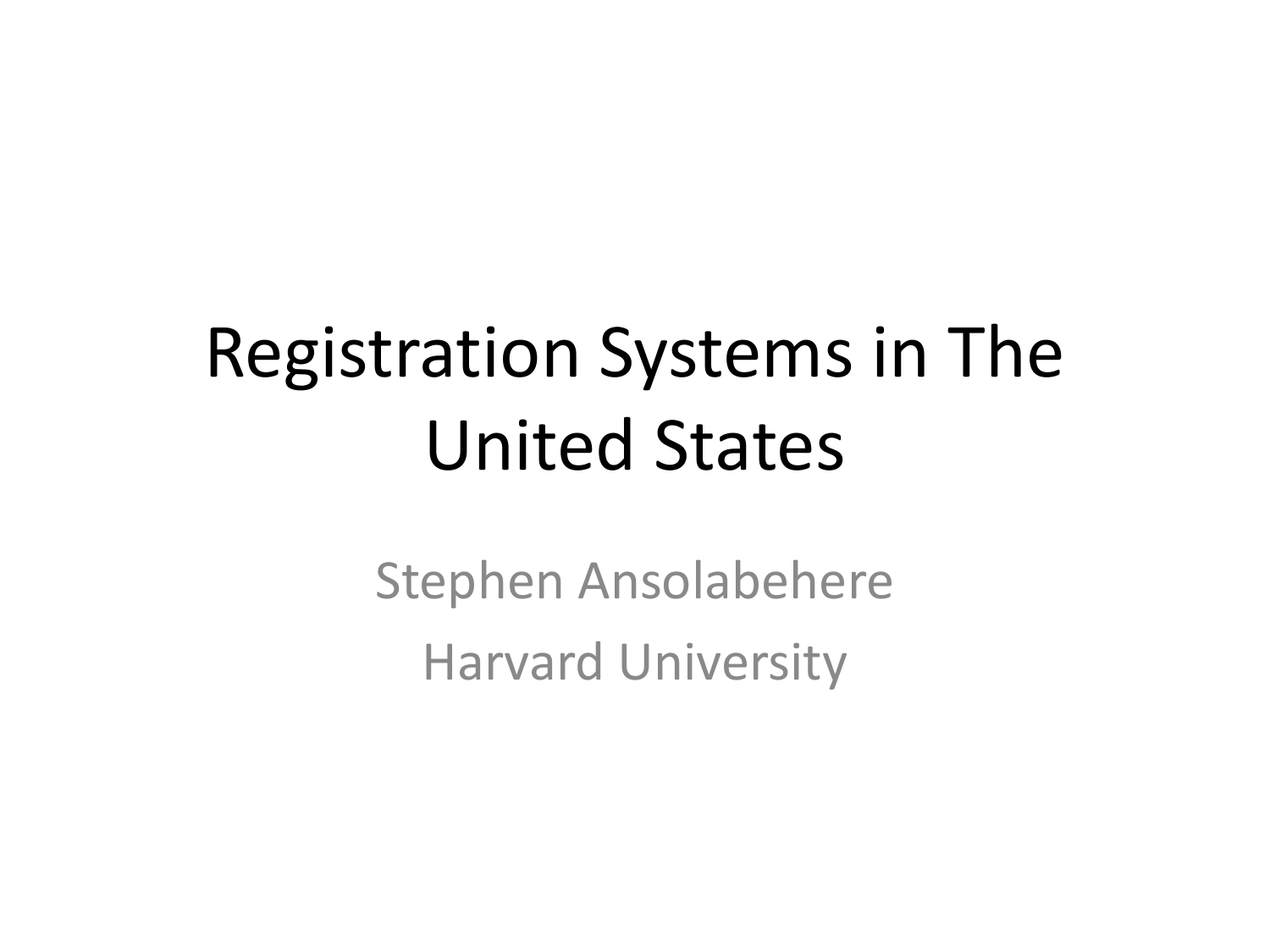#### 1. Improvement since 2000

| Year | Percent of Non-Voters who<br><b>Report Registration Problem</b><br>as Reason Not Voting (CPS) |
|------|-----------------------------------------------------------------------------------------------|
| 2012 | 5.5% (4.8 million)                                                                            |
| 2008 | 6.0%                                                                                          |
| 2004 | 6.8%                                                                                          |
| 2000 | 6.9%                                                                                          |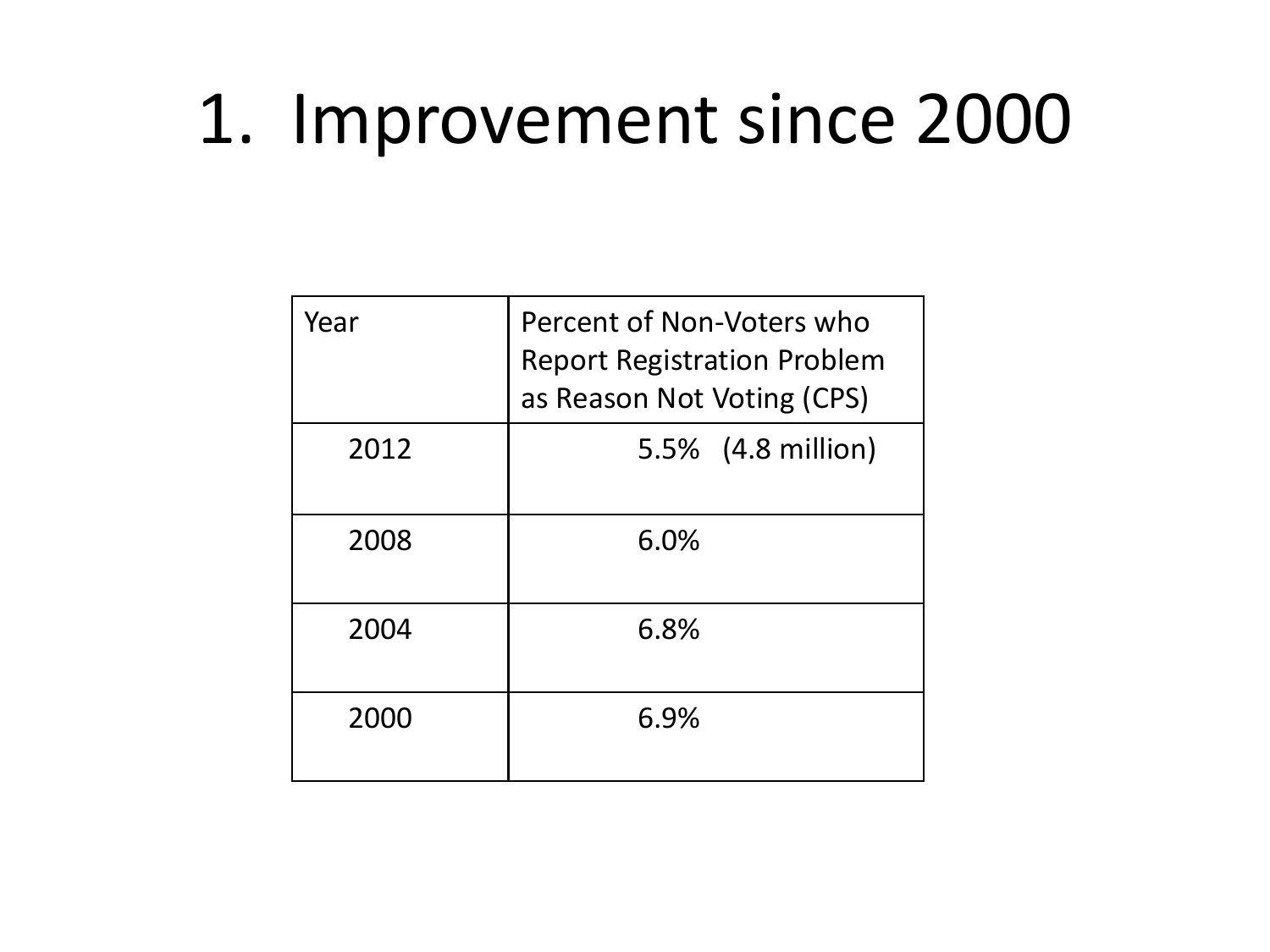# 2. Four Significant Innovations

- 1. Statewide Voter Registration Lists
	- 1 state in 2000.
	- HAVA: all states by 2006
- 2. National Voter Registration Lists
	- Maintained by Private Firms
	- Lessons for Management of Official Lists
- 3. Technology advances
	- Managing extremely large databases
	- Merging data
- 4. State Laws Opening Lists
	- On-Line Registration (17 states)
	- Same Day Registration (11 + 3 states)
	- Self Management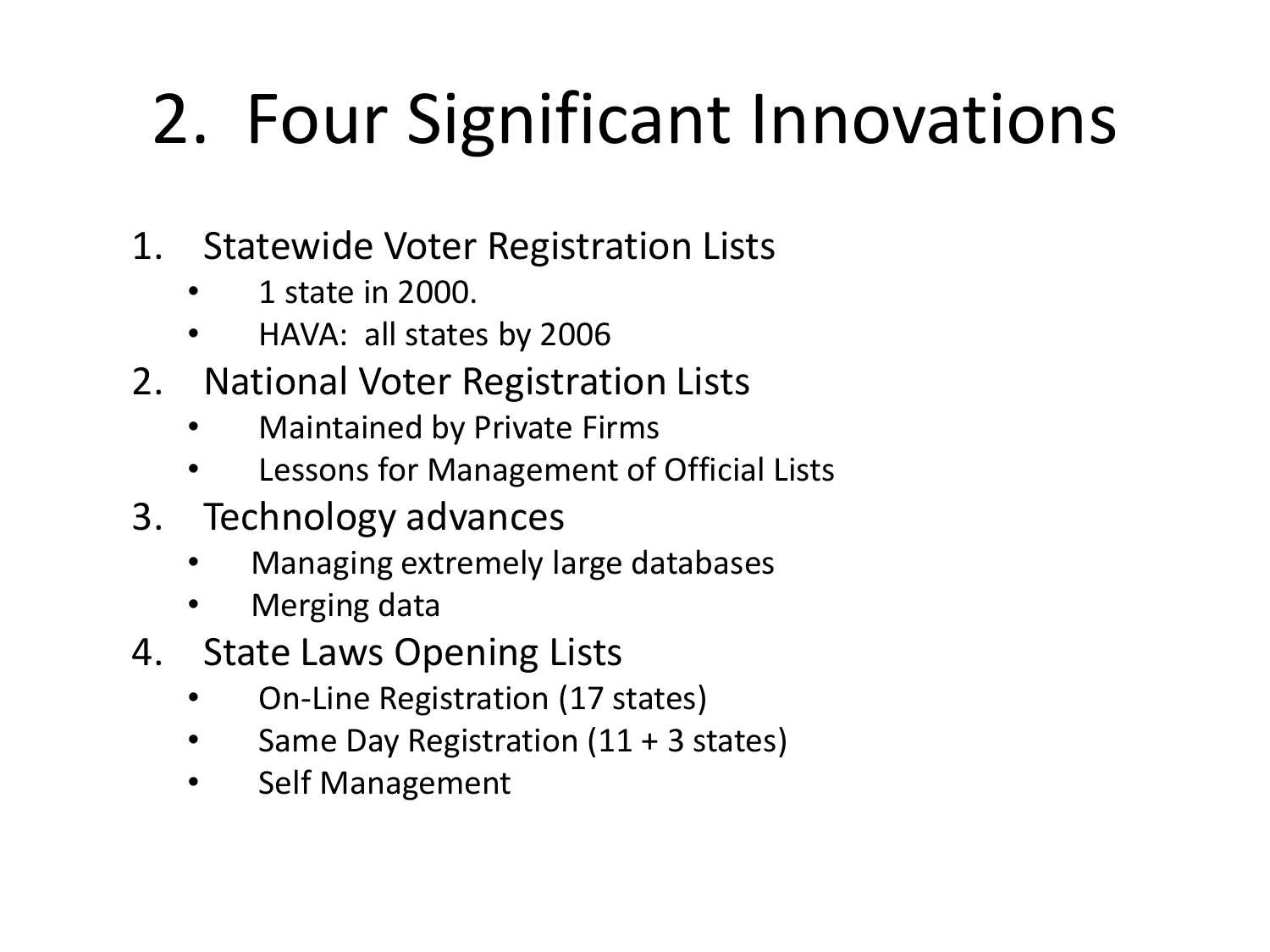## 3. A Massive, Decentralized List

- 1. 200 Million Record System
	- 217.6 million potential registrants (2012)
	- 191.8 million registration records (2013) 179.0 million Active and (2013) 12.8 million Inactive Records (2013)
	- 130.3 million votes (2012)
- 2. Decentralized
	- 8,000 Local Election Offices (point of contact)
	- Use is Distributed
		- 186,000 Precincts (typically 800 voters each)
- 3. Highly Varied
	- 160 most populous counties have half of all registration records; Remaining 95 Million records distributed among other 2900 Counties